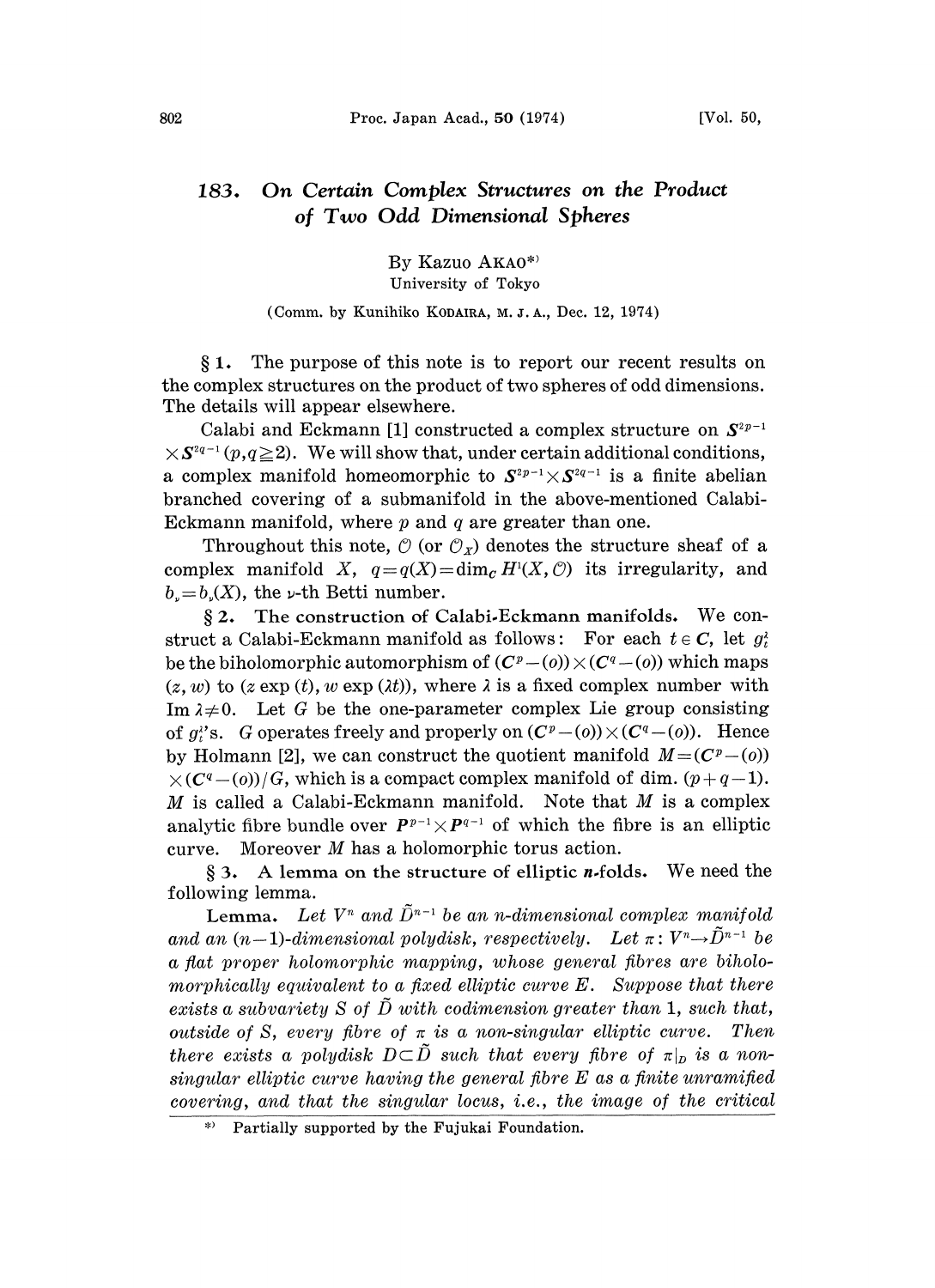points of  $\pi|_p$ , has only simple normal crossings as its singularities. Moreover  $\pi^{-1}(D)$  has a holomorphic semi-free action of complex 1dimensional torus T, such that the natural projection  $\pi^{-1}(D) \to \pi^{-1}(D)/T$ coincides with  $\pi$ .

Outline of proof. First we see that there exists a subvariety  $W$  of D of codimension 1, such that  $V - \pi^{-1}(W) \rightarrow D - W$  is a complex analytic fibre bundle with E as fibre. Since, by assumption,  $\pi^{-1}(p)$  is an elliptic curve at every general point  $p$  of  $W$ , the monodromy at  $p$  around  $W$  is trivial. Therefore we can patch up the local torus actions on  $V-\pi^{-1}(W)$ and on  $\pi^{-1}(W-S)$ , and construct a complex torus action on  $V-\pi^{-1}(S)$ . Since, by the flatness of  $\pi$ , the codimension of  $\pi^{-1}(S)$  in V is greater than 1, we can extend this torus action to the whole  $V$  by integrating the corresponding holomorphic vector field. This action satisfies the conditions in Holmann [2]. Hence, by shrinking  $\tilde{D}$  to an appropriately small subpolydisk  $D$ , if necessary, we can find a holomorphic slice  $\Delta$  in  $V|_p$  such that  $\Delta$  is isomorphic to a polydisk, and  $\pi$  makes  $\Delta$  naturally a finite abelian branched covering of D, and that  $V|_p$  is nothing but the quotient space  $D\times E/G$ , where G is a finite abelian group acting on  $D \times E$  corresponding to the covering transformation group of  $\Delta$  over D. Then the above lemma follows easily.  $q.e.d.$ 

Remark 1. The assumption that the general fibre is 1-dimensional is superficial. We can extend the above lemma easily to the case in which every general fibre is an arbitrary dimensional complex torus isomorphic to each other.

Remark 2. Similarly, by using a  $C^*$ -torus action instead of a holomorphic one, we can prove the following.

**Proposition.** Let  $V^{n+2}$  be an  $(n+2)$ -dimensional complex manifold, and let  $\pi: V^{n+2}\rightarrow D$ , D being a bidisk, be a flat proper holomorphic map<br>whose general fibres are n-dimensional complex tori which are not whose general fibres are n-dimensional complex tori which are not necessarily of constant moduli. Suppose that the Jacobian of  $\pi$  attains the maximal rank except possibly on  $\pi^{-1}(o)$ . Then  $\pi$  is actually smooth.

§ 4. Statements of the main results. Let V be an *n*-dimensional compact complex manifold homeomorphic to  $S^{2p-1} \times S^{2q-1}$   $(p+q-1 \ge 3)$ , and suppose that there exists a flat holomorphic map  $\pi$  from V onto a certain projective algebraic manifold  $W$ . Then the following theorems hold.

Theorem 1. Suppose that  $p\geq 2$  and  $q\geq 2$ . Then there exists a finite holomorphic map from V onto <sup>a</sup> submanifold V' of <sup>a</sup> Calabi-Eckmann manifold X, such that the following diagramme commutes:<br> $V \longrightarrow V' \longrightarrow X$ 

$$
V \longrightarrow V' \longrightarrow X
$$
  
\n
$$
\pi \downarrow \qquad \downarrow \varphi|_{V'} \downarrow \varphi
$$
  
\n
$$
W \cong W \longrightarrow P^{N_1} \times P^{N_2}
$$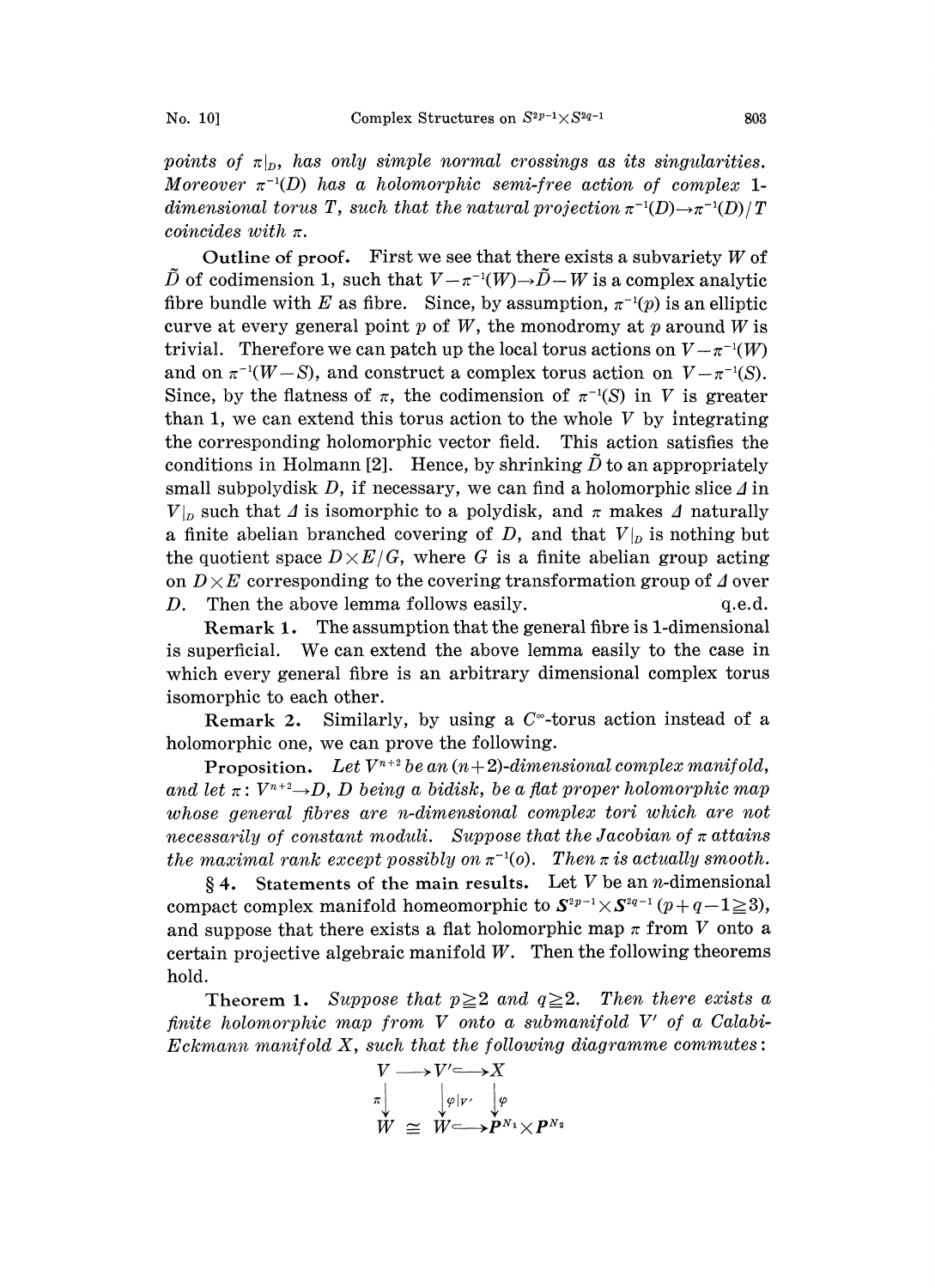where  $\varphi$  is the natural projection. Moreover W has the same rational homology group as  $P^{p-1} \times P^{q-1}$ , every fibre of  $\pi$  is a non-singular elliptic curve, the singular locus of  $\pi$  has only simple normal crossings as its singularities, and the moduli of all the general fibres of  $\pi$  are the same. Furthermore,  $V$  is an abelian branched covering of  $V'$ , and has a complex torus action compatible with that of X.

**Theorem 2.** Suppose that  $p=1$ . Then there exists a finite holomorphic map from V onto a submanifold  $V'$  of a Hopf manifold  $X$ , such that the following diagramme commutes:

$$
V \longrightarrow V' \longrightarrow X
$$
  
\n
$$
\pi \downarrow \qquad \qquad \downarrow \varphi \downarrow \qquad \downarrow \varphi
$$
  
\n
$$
W \cong W \longrightarrow P^N
$$

In this case W has the same rational homology group as  $P^{n-1}$ , and  $\pi$ has the same properties as in Theorem 1.

Outline of proof of Theorem 1. First we need three lemmata which hold under the assumption of Theorem 1.

**Lemma 1.** V and W have the following numerical invariants:  $q(V)=1, b_1(W)=0, and b_2(W)=2.$ 

We can prove this using Leray spectral sequences for  $\mathcal{O}_V$  and for the constant sheaf  $C_v$ , corresponding to the fibre space  $\pi: V \to W$ .

Lemma 2.  $H^1(V, \mathcal{O}) \cong H^1(V, \mathcal{O}^*) \cong C$ .

**Proof.** Since  $V \cong S^{2p-1} \times S^{2q-1}$ , it follows that  $H^1(V, Z) = H^2(V, Z) = 0$ . Therefore, from the exact sequence Therefore, from the exact sequence

 $\cdots \longrightarrow H^1(V, Z) \longrightarrow H^1(V, \mathcal{O}) \longrightarrow H^1(V, \mathcal{O}^*) \longrightarrow H^2(V, Z) \longrightarrow \cdots$ 

and Lemma 1, the conclusion follows.

**Lemma 3.** There exist two very ample line bundle  $L_1$  and  $L_2$  on W such that  $c_1(L)$  and  $c_1(L)$  are linearly independent in  $H^2(W, Z)$ , and that  $\pi^*(L_1)$  and  $\pi^*(L_2)$  generate a lattice in  $H^1(V, \mathcal{O}^*)\cong \mathbb{C}$ , where  $c_1(L)$ denotes the first Chern class of a line bundle L.

Proof is omitted. By these lemmata, we can prove Theorem 1 as follows: First we choose coordinate coverings  $\{U_i^{\mu}\}\$  of V and  $\{W_i\}$  of W such that  $\pi(U_i^{\mu})=W_i$ . Let  $\ell_{\alpha,i,j}$  be the transition functions of the line bundle  $L_{\alpha}$  ( $\alpha$ =1, 2) with respect to {W<sub>i</sub>}. Then by Lemmata 2 and 3, we can find non-vanishing holomorphic functions  $p_i^*$  and  $q_i^*$  on each  $U_i^{\mu}$ , a holomorphic function  $\lambda_i^{\mu\nu}$  on each  $U_i^{\mu} \cap U_i^{\nu}$  and a complex number c with Im  $c\neq 0$  such that the following equations are satisfied:

$$
\pi^* \ell_{1,ij} = p_i^{\mu} \exp (\lambda_{ij}^{\mu\nu})(p_j^{\nu})^{-1},
$$
  

$$
\pi^* \ell_{2,ij} = q_i^{\mu} \exp (c \lambda_{ij}^{\mu\nu})(q_j^{\nu})^{-1},
$$

where we put  $\ell_{\alpha,i}=1$  for  $i=j$ .

Since  $L_a$  is very ample, we can find a basis  $\{\zeta_{a,i}^{(k)}\}$   $(k=1,\dots,N)$  of  $H^{0}(W, \mathcal{O}(L_{\alpha}))$  which gives an imbedding of W into  $P^{N_{\alpha}-1}$ , where  $N_{\alpha}$  $=$ dim  $H^0(W, \mathcal{O}(L_\alpha))$ . Then by the above equations we can construct a